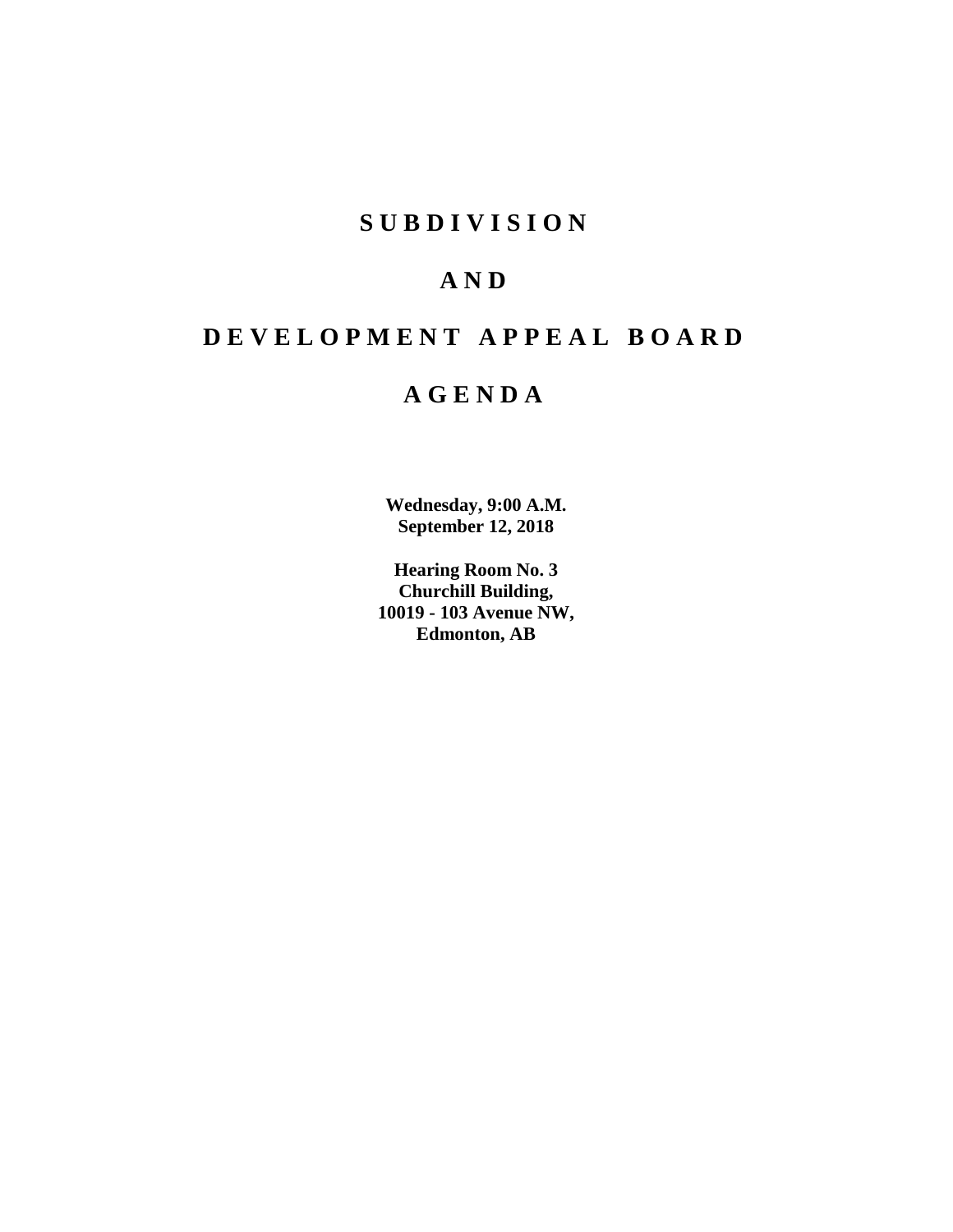# **SUBDIVISION AND DEVELOPMENT APPEAL BOARD HEARING ROOM NO. 3**

|   | 9:00 A.M. | $SDAB-D-18-142$ | Change the Use from a Vehicle Sales and<br>Repair Shop to a Cannabis Retail Store                                             |
|---|-----------|-----------------|-------------------------------------------------------------------------------------------------------------------------------|
|   |           |                 | 10130 - 82 Avenue NW<br>Project No.: 285957792-001                                                                            |
|   |           |                 |                                                                                                                               |
| H | 1:00 P.M. | $SDAB-D-18-143$ | Operate a Cannabis Retail Sales                                                                                               |
|   |           |                 | 8155 - 105 Street NW<br>Project No.: 285975363-001                                                                            |
|   | NOTE:     |                 | Unless otherwise stated, all references to "section numbers" refer to<br>the authority under the Edmonton Zoning Bylaw 12800. |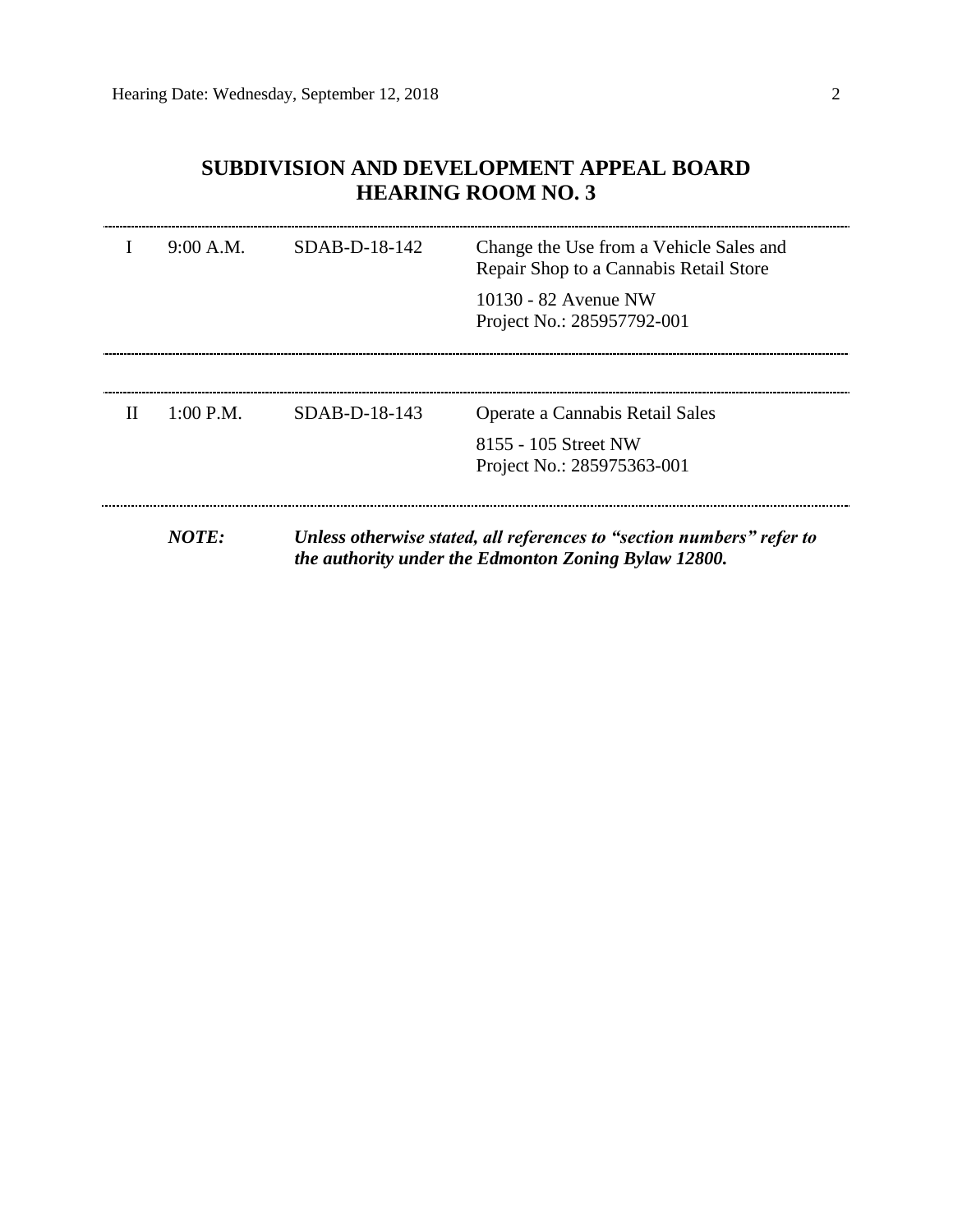| ITEM I: 9:00 A.M. |                                                        | FILE: SDAB-D-18-142                                                               |
|-------------------|--------------------------------------------------------|-----------------------------------------------------------------------------------|
|                   | AN APPEAL FROM THE DECISION OF THE DEVELOPMENT OFFICER |                                                                                   |
|                   | <b>APPELLANT:</b>                                      |                                                                                   |
|                   | <b>APPLICATION NO.:</b>                                | 285957792-001                                                                     |
|                   | <b>APPLICATION TO:</b>                                 | Change the Use from a Vehicle Sales and<br>Repair Shop to a Cannabis Retail Store |
|                   | <b>DECISION OF THE</b><br>DEVELOPMENT AUTHORITY:       | Refused                                                                           |
|                   | <b>DECISION DATE:</b>                                  | August 7, 2018                                                                    |
|                   | <b>DATE OF APPEAL:</b>                                 | <b>August 20, 2018</b>                                                            |
|                   | MUNICIPAL DESCRIPTION<br>OF SUBJECT PROPERTY:          | 10130 - 82 Avenue NW                                                              |
|                   | <b>LEGAL DESCRIPTION:</b>                              | Plan I Blk 69 Lots 6-11                                                           |
|                   | ZONE:                                                  | (CB2) General Business Zone                                                       |
|                   | <b>OVERLAY:</b>                                        | Main Streets Overlay                                                              |
|                   | <b>STATUTORY PLAN:</b>                                 | Strathcona Area Redevelopment Plan                                                |
|                   |                                                        |                                                                                   |

## *Grounds for Appeal*

The Appellant provided the following reasons for appealing the decision of the Development Authority:

We act on behalf of Spirit Leaf Inc. Spirit Leaf Inc. is appealing the development permit refusal in relation to this matter on the following grounds:

- 1. The application is for Cannabis Retail Sales, which is a permitted use in the CB2 General Business Zone. The Development Officer refused the application based on the 200 metre setback in Section 70 of the Zoning Bylaw.
- 2. The Development Officer erred in applying the setback in Section 70 of the Zoning Bylaw as the Learning Store is not "public or private education". The development permit for the Learning Store is for a Professional, Office and Financial Support Services use. The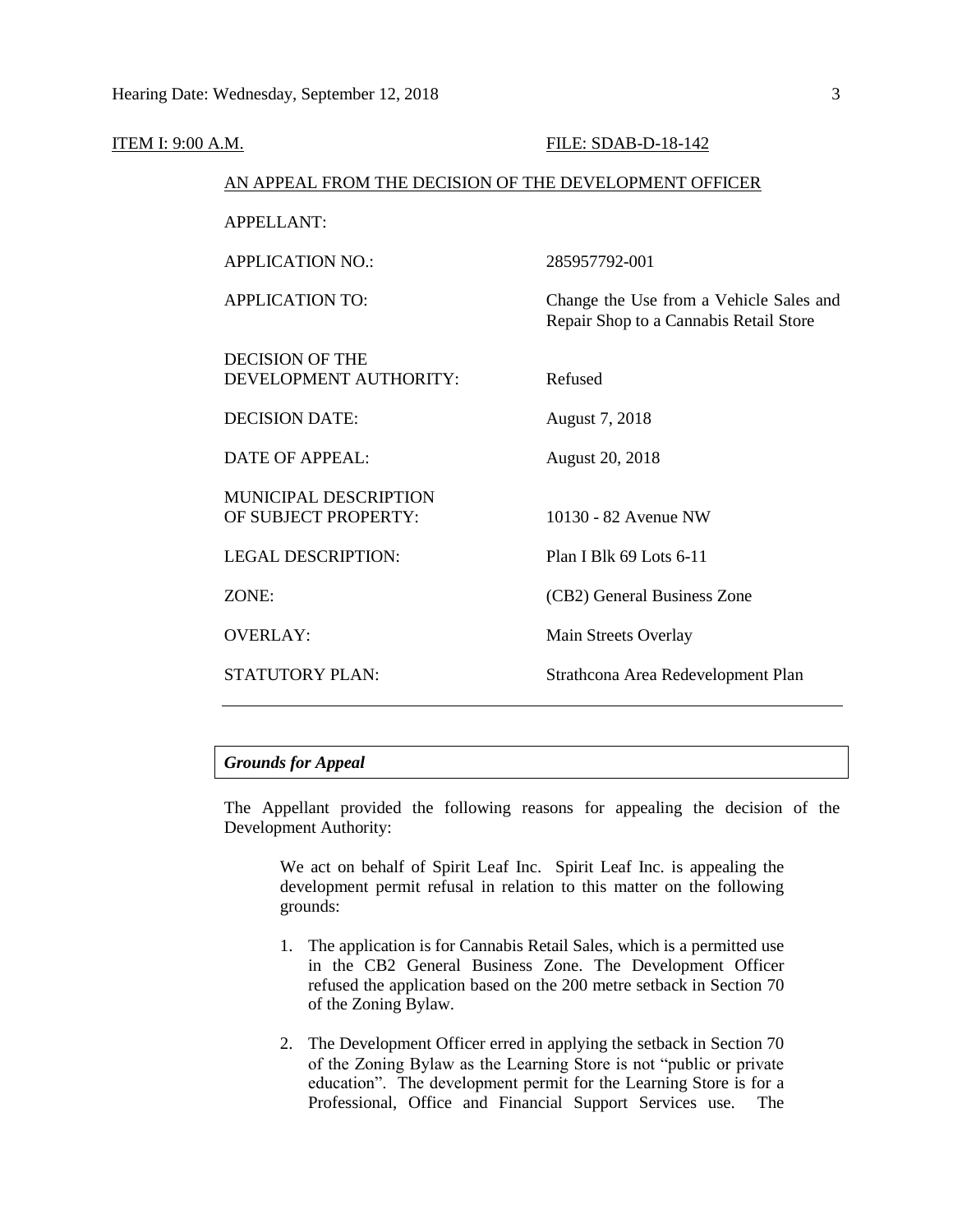Learning Store is located in the CB2 General Business Zone which does not allow for any uses that could constitute "public or private education", other than a Commercial School use, which is specifically excluded from Section 70 of the Zoning Bylaw. Therefore, as the City has already classified the Learning Store as a use that is not "public or private education" for the purposes of issuing a development permit, it cannot now classify the Learning Store as "public or private education" for the purposes of applying Section 70 of the Zoning Bylaw.

- 3. The application fully complies with all requirements of the Zoning Bylaw. Therefore, pursuant to Section 642(1) of the Municipal Government Act ("MGA"), the development authority is required to issue a development permit.
- 4. If the setback in Section 70 of the Zoning Bylaw is applicable (which is not acknowledged), then it is appropriate for the SDAB to vary the setback for the following reasons:
	- a) The setback is 194 metres, meaning that the variance sought is only 6 metres;
	- b) The Learning Store is already in a commercial area with a variety of general commercial uses, including a number of bars, clubs and other establishments that sell liquor. In particular, within approximately 100 metres and visible from the entrance of the Learning Store, is a liquor store, an adult store and a money lending store. The proposed development is further away and not visible from the entrance of the Learning Store;
	- c) The variance will not negatively impact the amenities of the neighbourhood or the use, value and enjoyment of neighbouring properties.
- 5. Such further and other grounds of appeal as may be presented at the hearing of the within appeal.

#### *General Matters*

#### **Appeal Information:**

The *Municipal Government Act*, RSA 2000, c M-26 states the following:

#### **Grounds for Appeal**

**685(1)** If a development authority

- (a) fails or refuses to issue a development permit to a person,
- (b) issues a development permit subject to conditions, or
- (c) issues an order under section 645,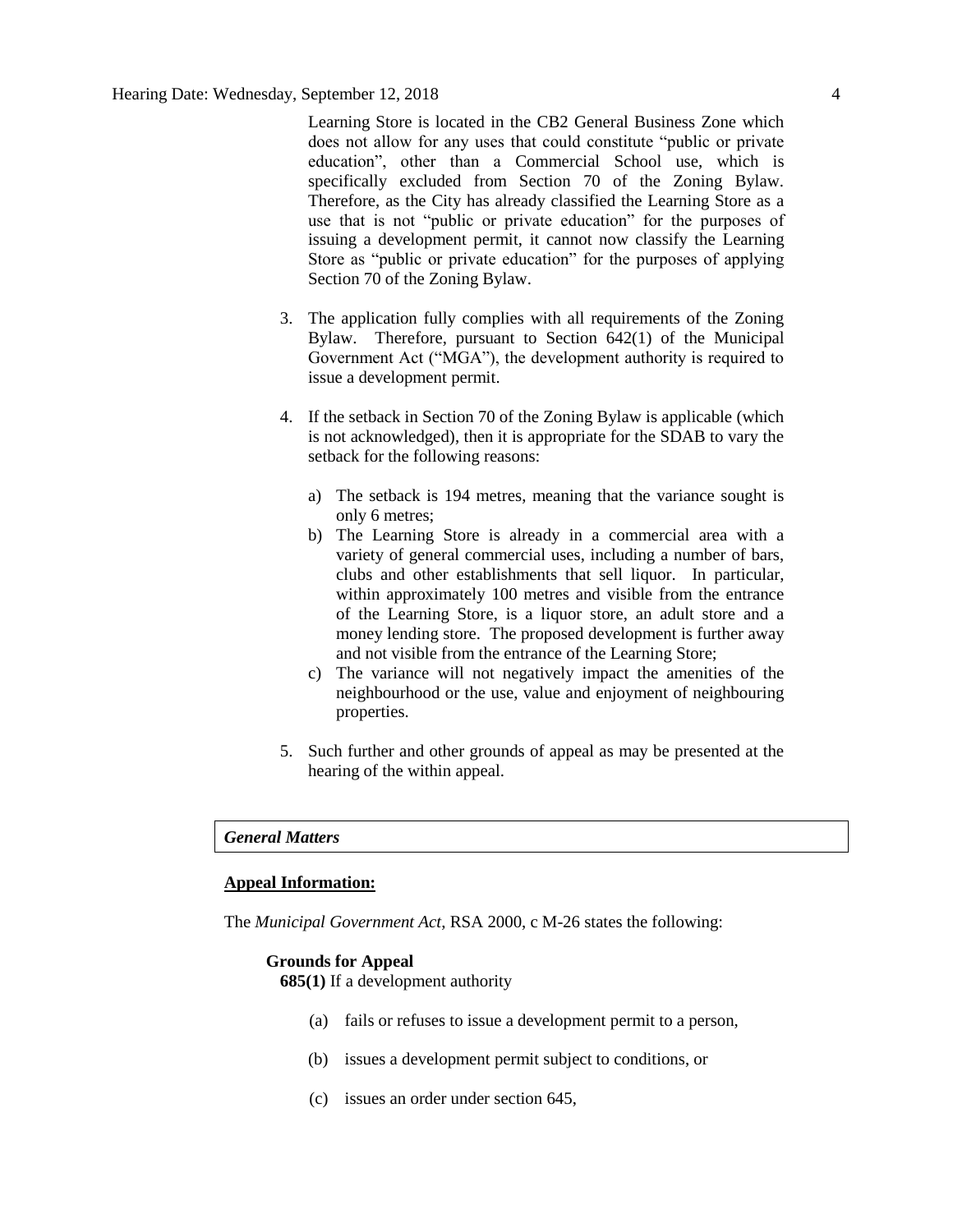the person applying for the permit or affected by the order under section 645 may appeal to the subdivision and development appeal board.

#### **Appeals**

**686(1)** A development appeal to a subdivision and development appeal board is commenced by filing a notice of the appeal, containing reasons, with the board,

- (a) in the case of an appeal made by a person referred to in section 685(1)
	- (i) with respect to an application for a development permit,
		- (A) within 21 days after the date on which the written decision is given under section 642, […]

#### **Hearing and Decision**

**687(3)** In determining an appeal, the subdivision and development appeal board

…

- (a.1) must comply with the land use policies;
- (a.2) subject to section 638, must comply with any applicable statutory plans;
- (a.3) subject to clauses (a.4) and (d), must comply with any land use bylaw in effect;
- (a.4) must comply with the applicable requirements of the regulations under the Gaming, Liquor and Cannabis Act respecting the location of premises described in a cannabis licence and distances between those premises and other premises;
	- …
	- (c) may confirm, revoke or vary the order, decision or development permit or any condition attached to any of them or make or substitute an order, decision or permit of its own;
	- (d) may make an order or decision or issue or confirm the issue of a development permit even though the proposed development does not comply with the land use bylaw if, in its opinion,
		- (i) the proposed development would not
			- (A) unduly interfere with the amenities of the neighbourhood, or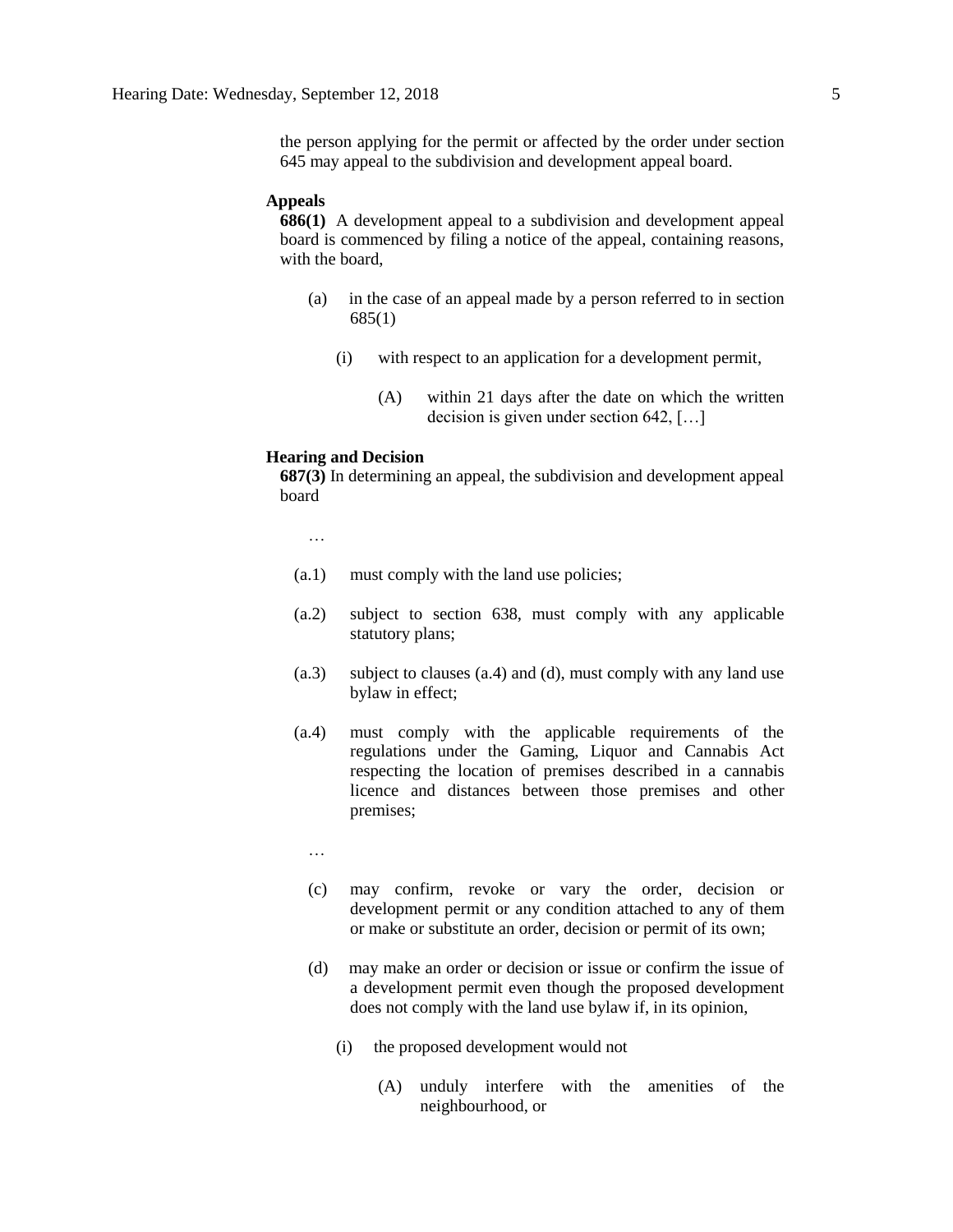(B) materially interfere with or affect the use, enjoyment or value of neighbouring parcels of land,

and

(ii) the proposed development conforms with the use prescribed for that land or building in the land use bylaw.

#### **General Provisions from the** *Edmonton Zoning Bylaw:*

Under section 340.2(6), **Cannabis Retail Stores** is a **Permitted Use** in the **(CB2) General Business Zone**.

Under section 7.4(9), **Cannabis Retail Stores** means:

development used for the retail sale of Cannabis that is authorized by provincial or federal legislation. This Use may include retail sales of Cannabis accessories. This Use does not include Cannabis Production and Distribution.

Under section 6.1, **Cannabis** means:

a cannabis plant and anything referred to in subsection (a) of this definition but does not include anything referred to in subsection (b) of this definition:

- a. Cannabis includes:
	- i. any part of a cannabis plant, including the phytocannabinoids produced by, or found in, such a plant, regardless of whether that part has been processed or not, other than a part of the plant referred to in subsection (b) of this definition.
	- ii. any substance or mixture of substances that contains or has on it any part of such a plant;
	- iii. any substance that is identical to any phytocannabinoid produced by, or found in, such a plant, regardless of how the substance was obtained.
- b. Notwithstanding subsection (a) of this definition, Cannabis does not include:
	- i. a non-viable seed of a cannabis plant;
	- ii. a mature stalk, without any leaf, flower, seed or branch, of such plant;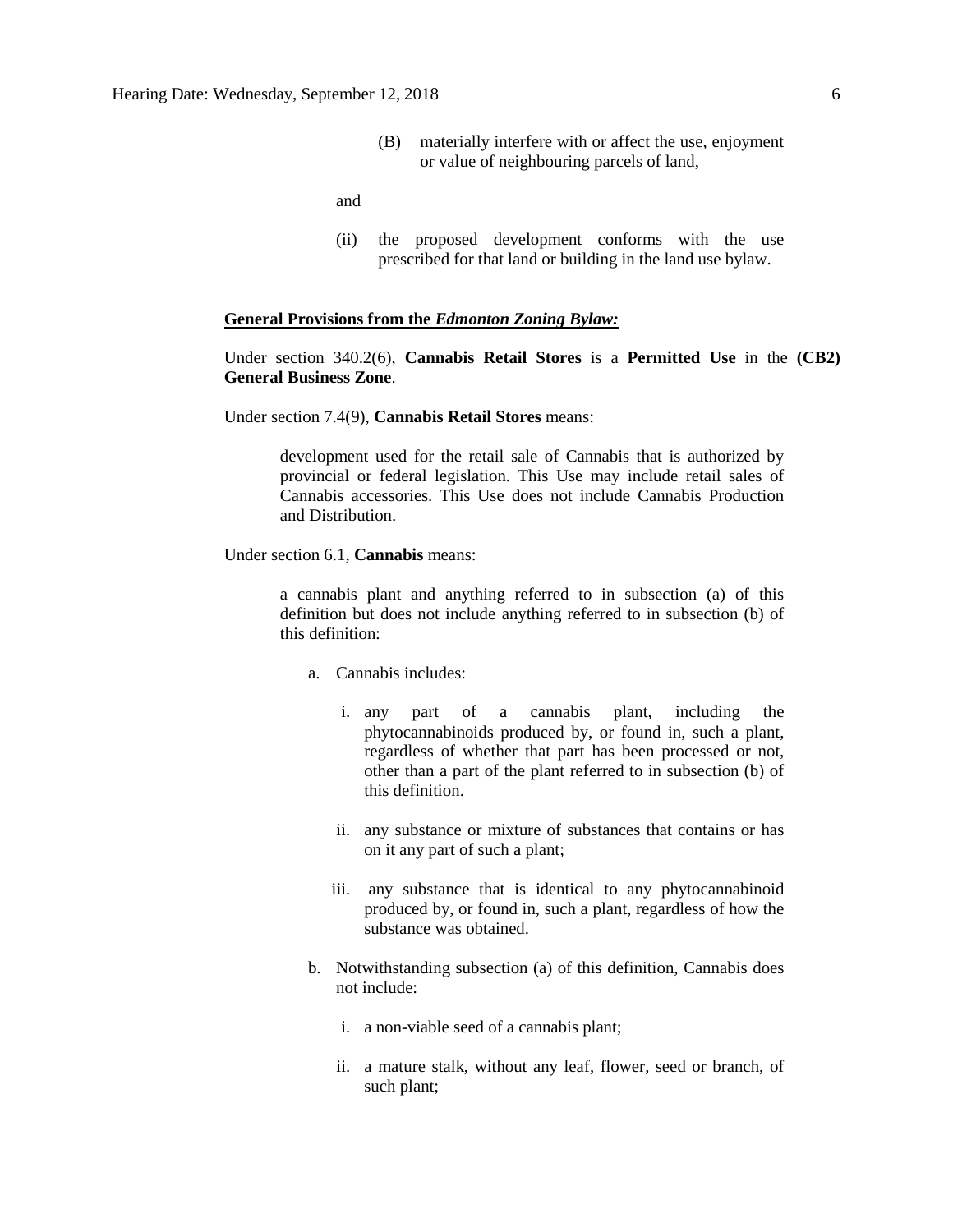### Hearing Date: Wednesday, September 12, 2018 7

- iii. fibre derived from a stalk referred in subsection (b)(ii) of this definition; and
- iv. the root or any part of the root of such a plant.

#### Under section 7.8(8), **Private Education Services** means:

development for instruction and education which is not maintained at public expense and which may or may not offer courses of study equivalent to those offered in a public school or private instruction as a Home Based Business. This Use includes dormitory and Accessory buildings. This Use does not include Commercial Schools.

#### Under section 7.8(11), **Public Education Services** means:

development which is publicly supported or subsidized involving public assembly for educational, training or instruction purposes, and includes the administration offices required for the provision of such services on the same Site. This Use includes public and separate schools, community colleges, universities, and technical and vocational schools, and their administrative offices. This Use does not include Private Education Services and Commercial Schools.

#### Under section 7.4(44), **Professional, Financial and Office Support Services** means:

development primarily used for the provision of professional, management, administrative, consulting, and financial services, but does not include Health Services or Government Services. Typical Uses include: the offices of lawyers, accountants, engineers, and architects; offices for real estate and insurance firms; clerical, secretarial, employment, telephone answering, and similar office support services; and banks, credit unions, loan offices and similar financial Uses.

Under section 6.1, **Site** means "an area of land consisting of one or more abutting Lots."

Section 340.1 states that the **General Purpose** of the **(CB2) General Business Zone** is "to provide for businesses that require large Sites and a location with good visibility and accessibility along, or adjacent to, major public roadways."

### Section 819.1 states that the **General Purpose** of the **Main Streets Overlay** is:

to encourage and strengthen the pedestrian-oriented character of Edmonton's main street commercial areas that are located in proximity to residential and transit-oriented areas, by providing visual interest, transparent storefront displays, and amenities for pedestrians.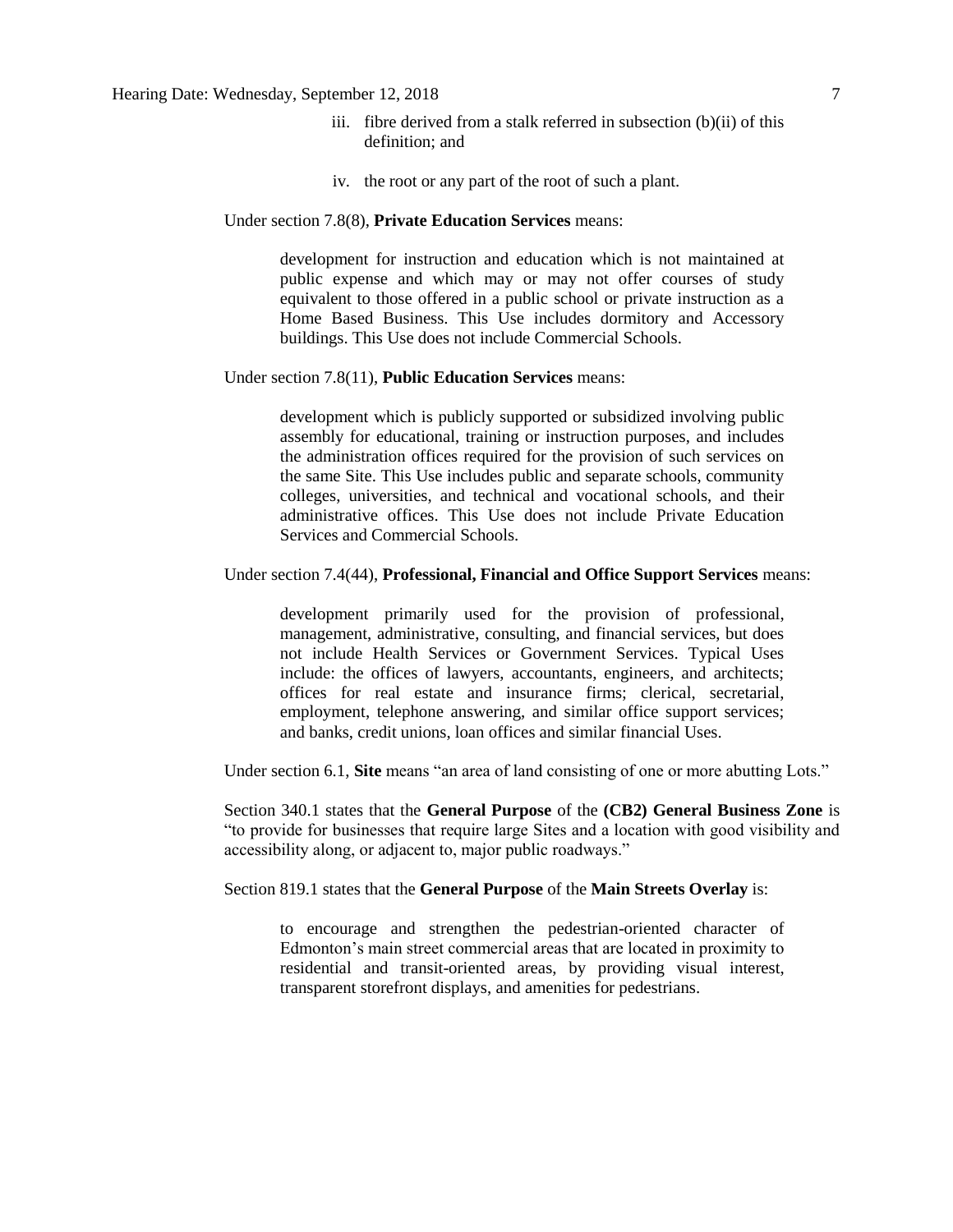#### *Section 70 - Cannabis Retail Sales regulations*

- 1. Any Cannabis Retail Sales shall not be located less than 200 m from any other Cannabis Retail Sales. For the purposes of this subsection only:
	- a. the [200 m](javascript:void(0);) separation distance shall be measured from the closest point of the Cannabis Retail Sales Use to the closest point of any other approved Cannabis Retail Sales Use;
	- b. A Development Officer shall not grant a variance to reduce the separation distance by more than [20 m](javascript:void(0);) in compliance with [Section 11;](https://webdocs.edmonton.ca/InfraPlan/zoningbylaw/ZoningBylaw/Part1/Administrative/11__Authority_and_Responsibility_of_the_Development_Officer.htm) and
	- c. The issuance of a Development Permit which contains a variance to separation distance as described in  $70(1)$ b shall be issued as a Class B Discretionary Development.
- **2. Any Site containing a Cannabis Retail Sales shall not be located less than [200 m](javascript:void(0);) from any Site being used for a public library, or for public or private education at the time of the application for the Development Permit for the Cannabis Retail Sales. For the purposes of this subsection only:**
	- **a. the [200 m](javascript:void(0);) separation distance shall be measured from the closest point of the subject Site boundary to the closest point of another Site boundary, and shall not be measured from Zone boundaries or from the edges of structures;**
	- b. the term "public library" is limited to the collection of literary, artistic, musical and similar reference materials in the form of books, manuscripts, recordings and films for public use, and does not include private libraries, museums or art galleries; and
	- c. the term "public or private education" is limited to elementary through to high schools inclusive only, and does not include dance schools, driving schools or other Commercial Schools.
- 3. Any Site containing a Cannabis Retail Sales shall not be located less than [100 m](javascript:void(0);) from any Site being used for Community Recreation Services Use, a community recreation facility, a provincial health care facility, as public lands, or any Site that is designated as school reserve or municipal and school reserve at the time of the application for the Development Permit for the Cannabis Retail Sales. For the purposes of this subsection only:
	- a. the [100 m](javascript:void(0);) separation distance shall be measured from the closest point of the subject Site boundary to the closest point of another Site boundary, and shall not be measured from Zone boundaries or from the edges of structures;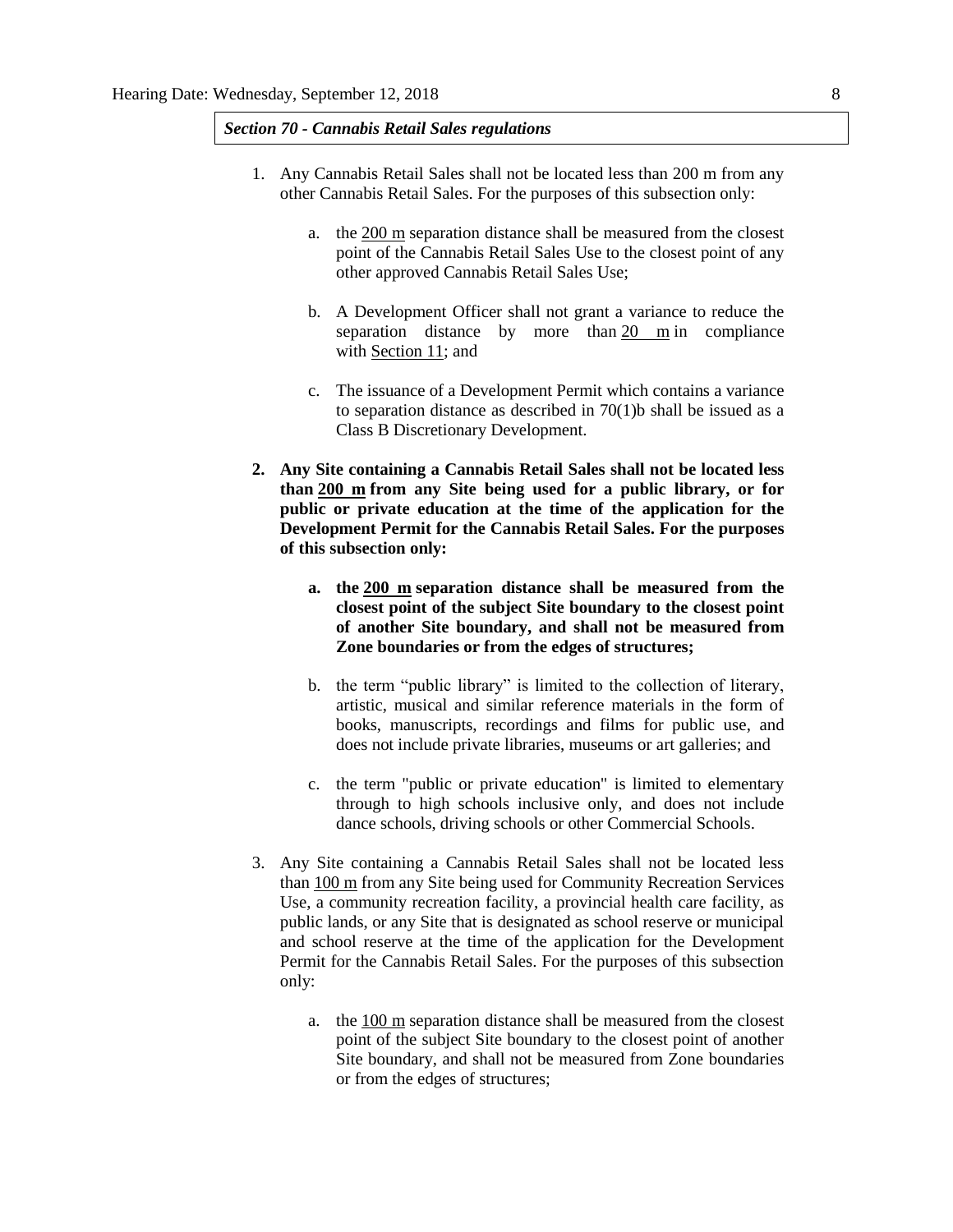- b. the term "community recreation facilities" means indoor municipal facilities used primarily by members of the public to participate in recreational activities conducted at the facilities, as per the Municipal Government Act; and
- c. the term "public lands" is limited to Sites zoned AP, and Sites zoned A**.**
- **4. Notwithstanding [Section 11](https://webdocs.edmonton.ca/InfraPlan/zoningbylaw/ZoningBylaw/Part1/Administrative/11__Authority_and_Responsibility_of_the_Development_Officer.htm) of this Bylaw, a Development Officer shall not grant a variance to subsection 70(2) or 70(3).**
- 5. Cannabis Retail Sales shall include design elements that readily allow for natural surveillance to promote a safe urban environment, where applicable and to the satisfaction of the development officer, including the following requirements:
	- a. customer access to the store is limited to a store front that is visible from the street other than a Lane, or a shopping centre parking lot, or a mall access that allows visibility from the interior of the mall into the store;
	- b. the exterior of all stores shall have ample transparency from the street;
	- c. Any outdoor lighting shall be designed to ensure a well-lit environment for pedestrians and illumination of the property; and
	- d. Landscaping shall be low-growing shrubs or deciduous trees with a high canopy at maturity to maintain natural surveillance.
- 6. The Development Officer shall impose a condition on any Development Permit issued for Cannabis Retail Sales requiring that the development:
	- a. shall not commence until authorized by and compliant with superior legislation; and
	- b. must commence within nine (9) months of the date of approval of the Development Permit.
- 7. For the purposes of Section 70(6), development commences when the Cannabis Retail Sales Use is established or begins operation.

#### **Development Officer's Determination**

**The proposed Cannabis Retail Store does not comply with the minimum setback requirement from a School (Section 70.2.a):**

**Required Setback: 200m Proposed Setback: 194m Deficient by 6m**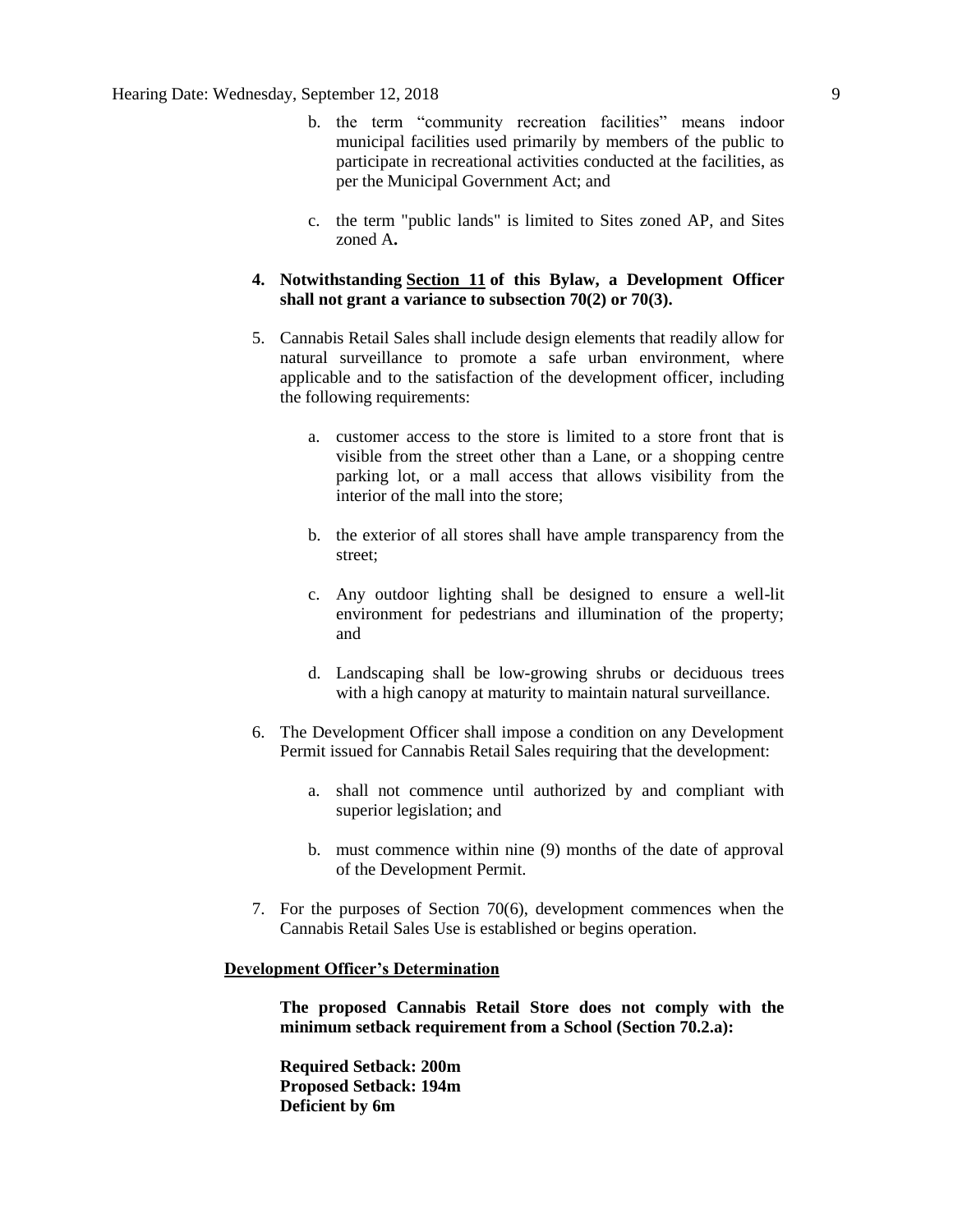**Under Sections 70.1(b) and 70.4 of the Zoning Bylaw, the Development Officer is prohibited from granting a variance to the minimum setback to allow for the proposed Cannabis Retail Store.** [unedited]

# Notice to Applicant/Appellant

Provincial legislation requires that the Subdivision and Development Appeal Board issue its official decision in writing within fifteen days of the conclusion of the hearing.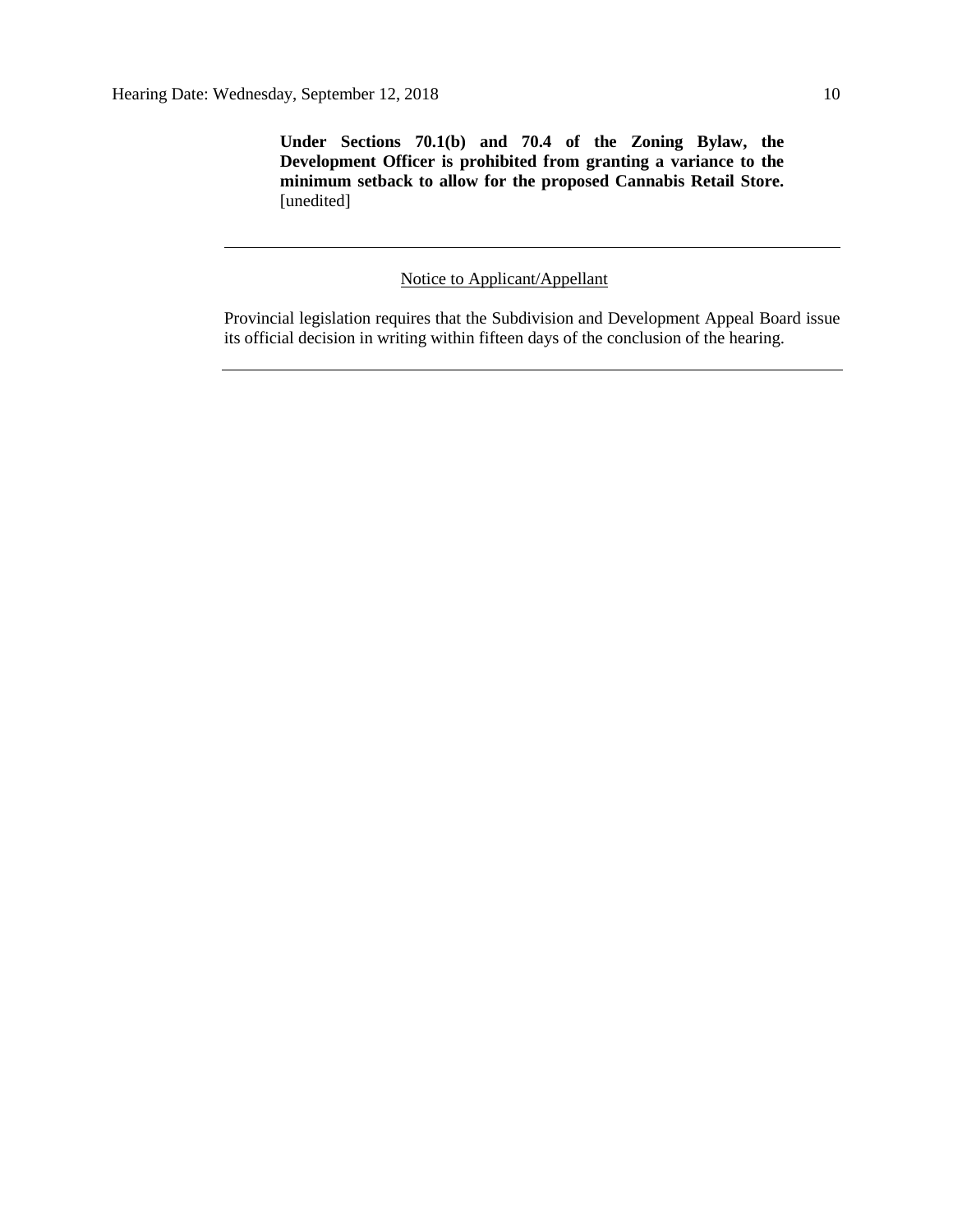| <b>dimonton</b>                                                                                                     |                      |                        |                                                                  | Project Number: 285957792-001<br><b>Application Date:</b><br>JUN 26, 2018                                                     |  |  |  |  |
|---------------------------------------------------------------------------------------------------------------------|----------------------|------------------------|------------------------------------------------------------------|-------------------------------------------------------------------------------------------------------------------------------|--|--|--|--|
|                                                                                                                     |                      | <b>Application for</b> | Printed:<br>August 21, 2018 at 8:59 AM<br>Page:<br>1 of 1        |                                                                                                                               |  |  |  |  |
|                                                                                                                     |                      |                        | <b>Major Development Permit</b>                                  |                                                                                                                               |  |  |  |  |
| This document is a Development Permit Decision for the development application described below.                     |                      |                        |                                                                  |                                                                                                                               |  |  |  |  |
| Applicant<br>Property Address(es) and Legal Description(s)                                                          |                      |                        |                                                                  |                                                                                                                               |  |  |  |  |
|                                                                                                                     |                      |                        | 10130 - 82 AVENUE NW                                             |                                                                                                                               |  |  |  |  |
|                                                                                                                     |                      |                        | Plan I Blk 69 Lots 6-11                                          |                                                                                                                               |  |  |  |  |
|                                                                                                                     |                      |                        | <b>Specific Address(es)</b>                                      |                                                                                                                               |  |  |  |  |
|                                                                                                                     |                      |                        | Entryway: 10134 - 82 AVENUE NW<br>Building: 10130 - 82 AVENUE NW |                                                                                                                               |  |  |  |  |
| <b>Scope of Application</b>                                                                                         |                      |                        |                                                                  |                                                                                                                               |  |  |  |  |
| To Change the Use from a Vehicle Sales and Repair shop to a Cannabis Retail Store                                   |                      |                        |                                                                  |                                                                                                                               |  |  |  |  |
| <b>Permit Details</b>                                                                                               |                      |                        |                                                                  |                                                                                                                               |  |  |  |  |
| <b>Class of Permit:</b>                                                                                             |                      |                        | <b>Contact Person:</b>                                           |                                                                                                                               |  |  |  |  |
| Gross Floor Area (sq.m.):                                                                                           |                      |                        | Lot Grading Needed?: N                                           |                                                                                                                               |  |  |  |  |
| New Sewer Service Required: N                                                                                       |                      |                        | NumberOfMainFloorDwellings:                                      |                                                                                                                               |  |  |  |  |
| Site Area (sq. m.): 207                                                                                             |                      |                        | Stat. Plan Overlay/Annex Area: (none)                            |                                                                                                                               |  |  |  |  |
| I/We certify that the above noted details are correct.                                                              |                      |                        |                                                                  |                                                                                                                               |  |  |  |  |
| Applicant signature:                                                                                                |                      |                        |                                                                  |                                                                                                                               |  |  |  |  |
| <b>Development Application Decision</b><br>Refused<br>Issue Date: Aug 07, 2018 Development Authority: Chow, Stephen |                      |                        |                                                                  |                                                                                                                               |  |  |  |  |
| <b>Reason for Refusal</b>                                                                                           |                      |                        |                                                                  | The proposed Cannabis Retail Store does not comply with the minimum setback requirement from a School (Section 70.2.a):       |  |  |  |  |
| Required Setback: 200m<br>Proposed Setback: 194m<br>Deficient by 6m                                                 |                      |                        |                                                                  |                                                                                                                               |  |  |  |  |
| minimum setback to allow for the proposed Cannabis Retail Store.                                                    |                      |                        |                                                                  | Under Sections 70.1(b) and 70.4 of the Zoning Bylaw, the Development Officer is prohibited from granting a variance to the    |  |  |  |  |
| <b>Rights of Appeal</b>                                                                                             |                      |                        |                                                                  |                                                                                                                               |  |  |  |  |
| through 689 of the Municipal Government Act.                                                                        |                      |                        |                                                                  | The Applicant has the right of appeal within 21 days after the date on which the decision is made, as outlined in Section 683 |  |  |  |  |
| Fees                                                                                                                |                      |                        |                                                                  |                                                                                                                               |  |  |  |  |
|                                                                                                                     | <b>Fee Amount</b>    | <b>Amount Paid</b>     | Receipt#                                                         | <b>Date Paid</b>                                                                                                              |  |  |  |  |
| Major Dev. Application Fee<br><b>Total GST Amount:</b>                                                              | \$5,600.00<br>\$0.00 | \$5,600.00             | 05131756                                                         | Jun 26, 2018                                                                                                                  |  |  |  |  |
| <b>Totals for Permit:</b>                                                                                           | \$5,600.00           | \$5,600.00             |                                                                  |                                                                                                                               |  |  |  |  |
|                                                                                                                     |                      |                        |                                                                  |                                                                                                                               |  |  |  |  |
|                                                                                                                     |                      |                        |                                                                  |                                                                                                                               |  |  |  |  |
|                                                                                                                     |                      | THIS IS NOT A PERMIT   |                                                                  |                                                                                                                               |  |  |  |  |
|                                                                                                                     |                      |                        |                                                                  |                                                                                                                               |  |  |  |  |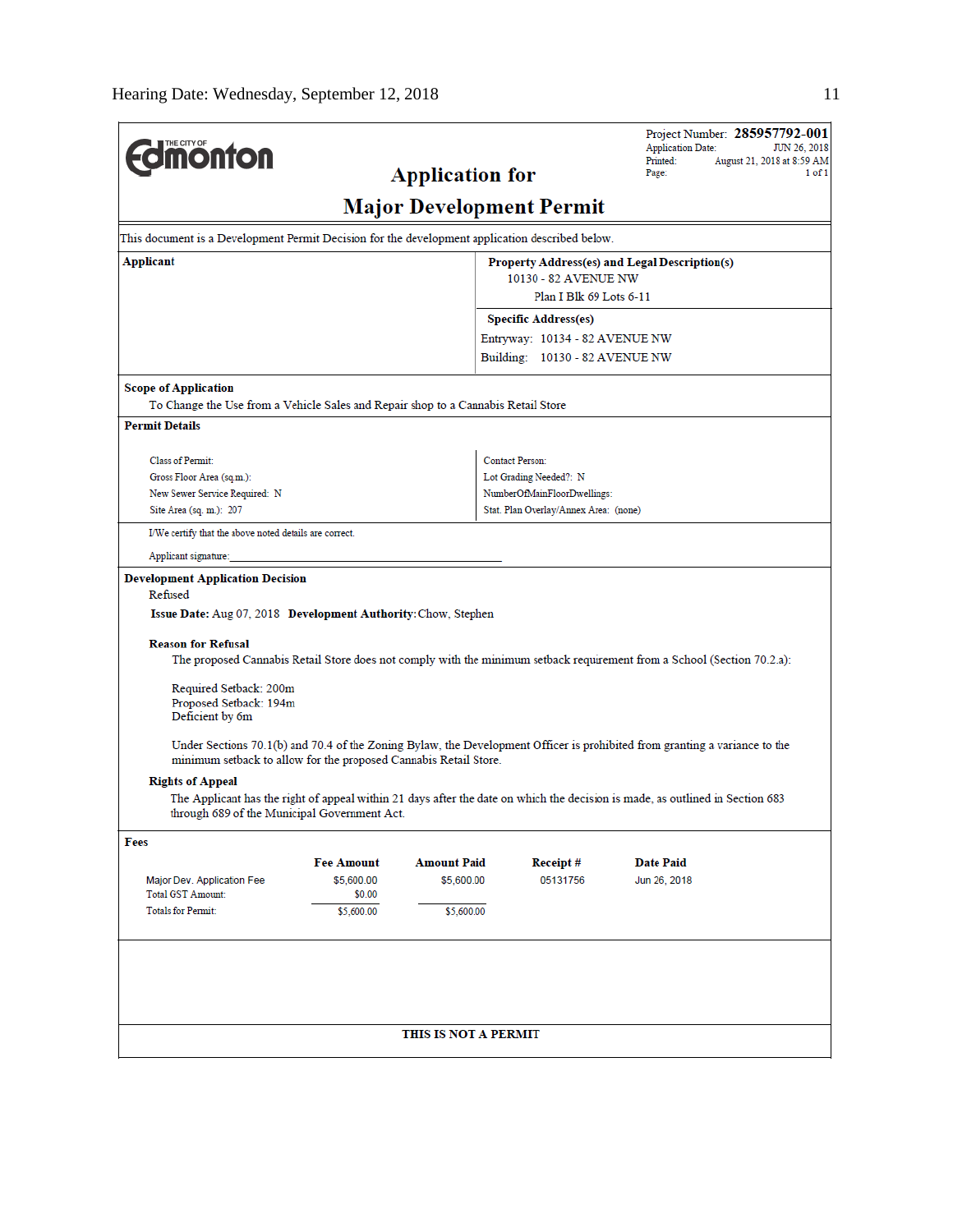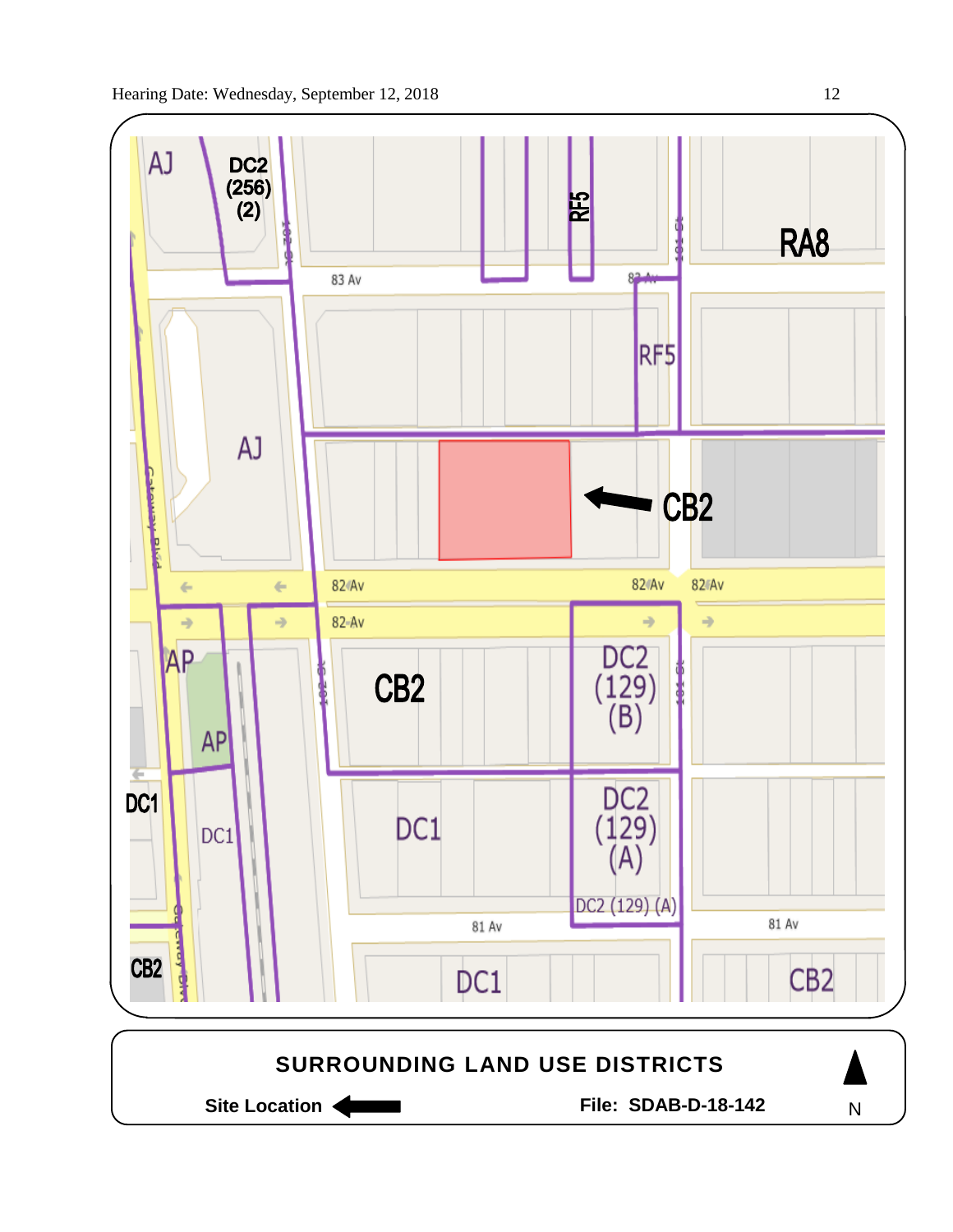# AN APPEAL FROM THE DECISION OF THE DEVELOPMENT OFFICER APPELLANT: APPLICATION NO.: 285975363-001 APPLICATION TO: Operate a Cannabis Retail Sales DECISION OF THE DEVELOPMENT AUTHORITY: Refused DECISION DATE: August 1, 2018 DATE OF APPEAL: August 20, 2018 MUNICIPAL DESCRIPTION OF SUBJECT PROPERTY: 8155 - 105 Street NW

LEGAL DESCRIPTION: Plan I Blk 62 Lots 21-27

ZONE: DC1 Direct Development Control

OVERLAY: N/A

STATUTORY PLAN: Strathcona Area Redevelopment Plan

Provision (Historical Commercial – Sub

#### *Grounds for Appeal*

The Appellant provided the following reasons for appealing the decision of the Development Authority:

Area 1)

Our application for a cannabis dispensing store located at 10459 82 Ave was denied and we are appealing the decision as we believe that we our proposed location is consistent with the spirit of the legislation and bylaws in Edmonton.

Our first in class retail environment, already winners of Brand of the Year, represents what cannabis retailers should be. Rooted in education, focused on experiential, design first environments, along with substantial community involvement in education session, partnerships with health and wellness organization, and a national footprint of experience and design make us a sought-after retailer wherever we are active.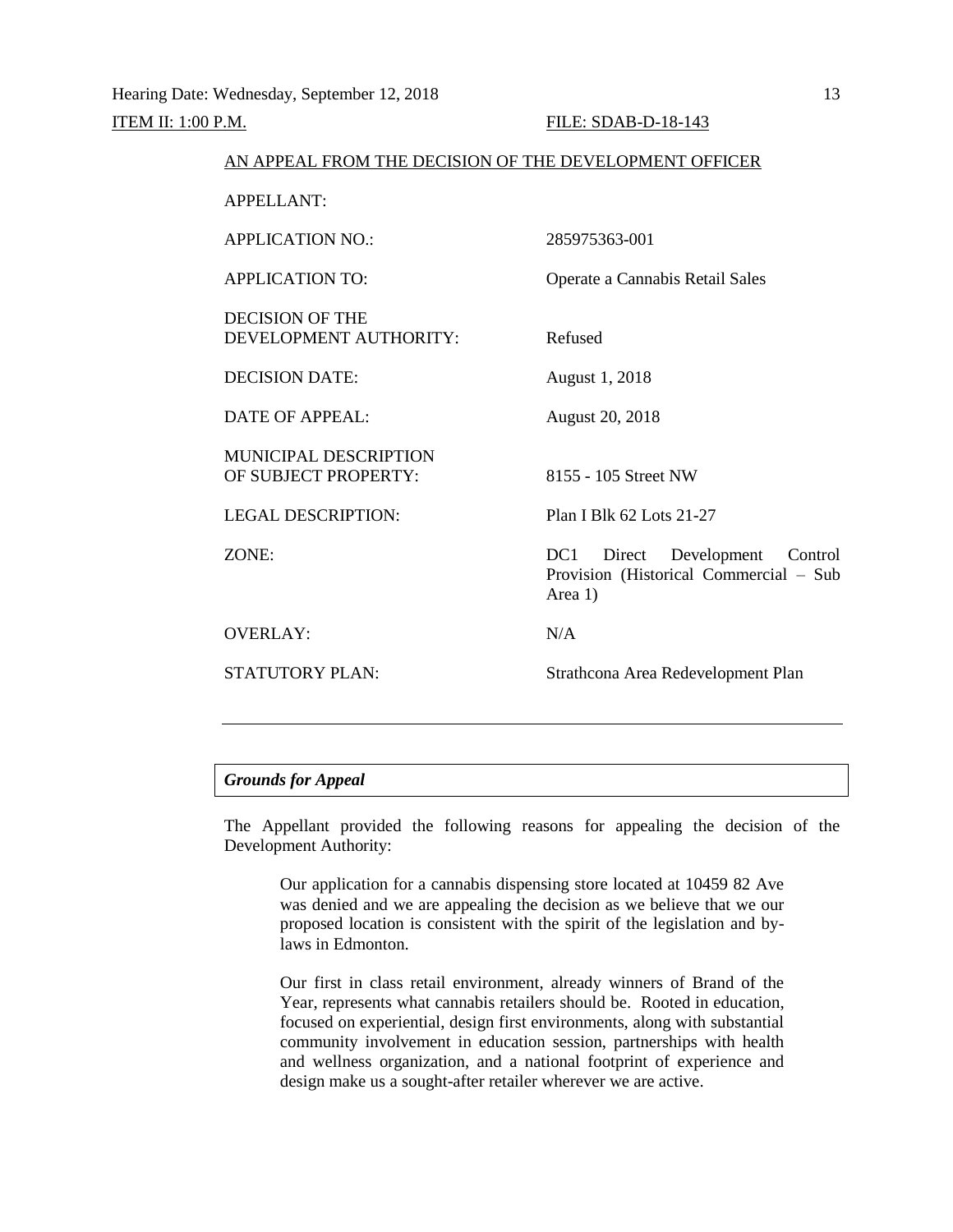We are requesting a variance in the by-laws of a few steps. Specifically, the properly line of the retail building we are in, not our store, is 13 meters to close to a school. The school is out of sight from the property block, and our front door would be even further away than that. It is our belief that we are respecting the intent of the bylaw.

Further, when we had first applied for this location, we were outside the exclusion zone. Subsequently, the City of Edmonton updated their mapping service and we fell within the exclusion zone proposed.

We will be filing additional evidence as we approach the hearing.

# *General Matters*

#### **Appeal Information:**

The *Municipal Government Act*, RSA 2000, c M-26 states the following:

#### **Grounds for Appeal**

**685(1)** If a development authority

- (a) fails or refuses to issue a development permit to a person,
- (b) issues a development permit subject to conditions, or
- (c) issues an order under section 645,

the person applying for the permit or affected by the order under section 645 may appeal to the subdivision and development appeal board.

### **Appeals**

**686(1)** A development appeal to a subdivision and development appeal board is commenced by filing a notice of the appeal, containing reasons, with the board,

- (a) in the case of an appeal made by a person referred to in section 685(1)
	- (i) with respect to an application for a development permit,
		- (A) within 21 days after the date on which the written decision is given under section 642, […]

**685(4)** Despite subsections (1), (2) and (3), if a decision with respect to a development permit application in respect of a direct control district

(a) …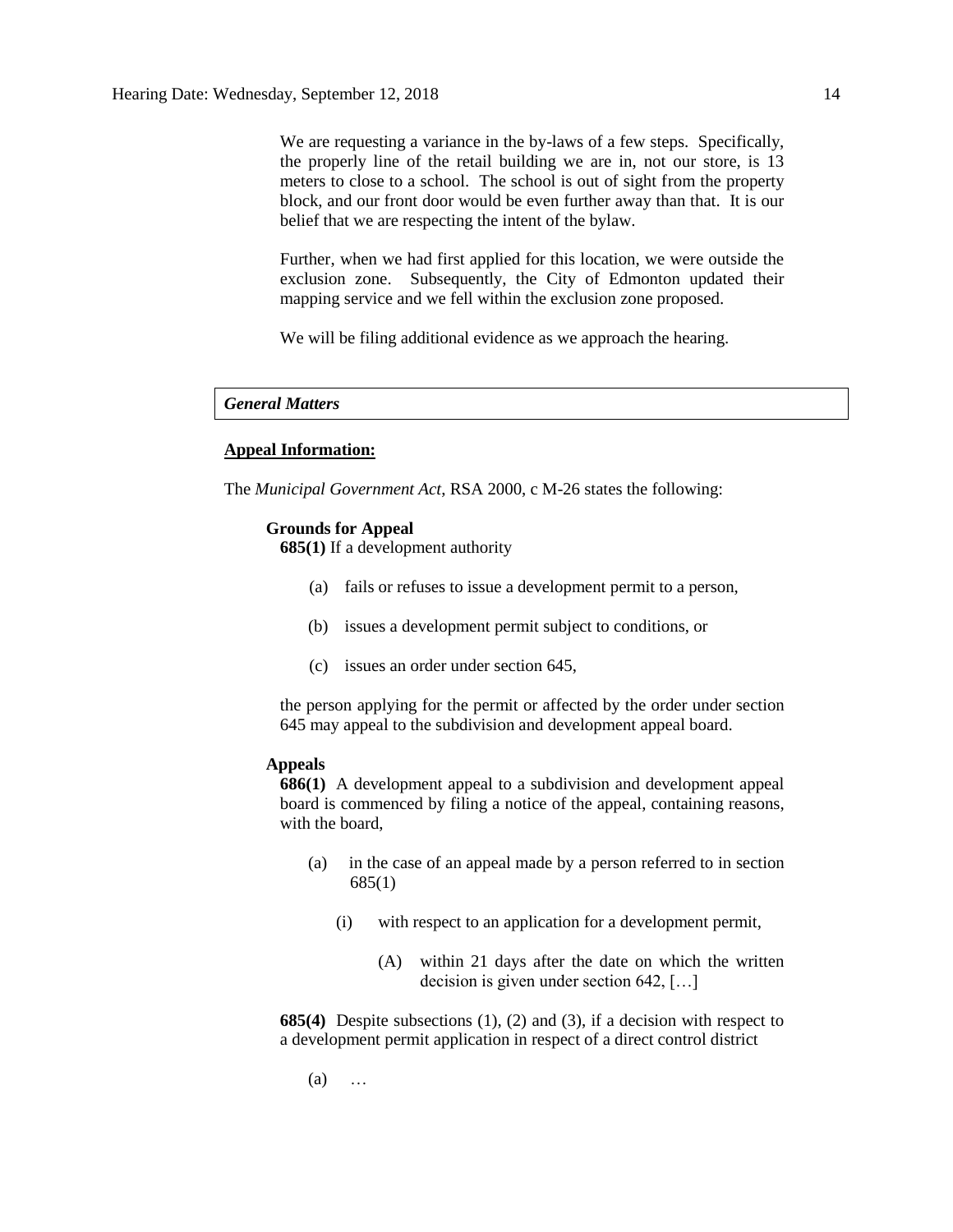(b) is made by a development authority, the appeal is limited to whether the development authority followed the directions of council, and if the subdivision and development appeal board finds that the development authority did not follow the directions it may, in accordance with the directions, substitute its decision for the development authority's decision.

### **General Provisions from the** *Edmonton Zoning Bylaw:*

Under section 4(f) of the **DC1 Historical Commercial Direct Development Control Provision** (the "**DC1**"), **Cannabis Retail Stores** is a **Listed Use**.

Under section 7.4(9), **Cannabis Retail Stores** means:

development used for the retail sale of Cannabis that is authorized by provincial or federal legislation. This Use may include retail sales of Cannabis accessories. This Use does not include Cannabis Production and Distribution.

Under section 6.1, **Cannabis** means:

a cannabis plant and anything referred to in subsection (a) of this definition but does not include anything referred to in subsection (b) of this definition:

- a. Cannabis includes:
	- i. any part of a cannabis plant, including the phytocannabinoids produced by, or found in, such a plant, regardless of whether that part has been processed or not, other than a part of the plant referred to in subsection (b) of this definition.
	- ii. any substance or mixture of substances that contains or has on it any part of such a plant;
	- iii. any substance that is identical to any phytocannabinoid produced by, or found in, such a plant, regardless of how the substance was obtained.
- b. Notwithstanding subsection (a) of this definition, Cannabis does not include:
	- i. a non-viable seed of a cannabis plant;
	- ii. a mature stalk, without any leaf, flower, seed or branch, of such plant;
	- iii. fibre derived from a stalk referred in subsection (b)(ii) of this definition; and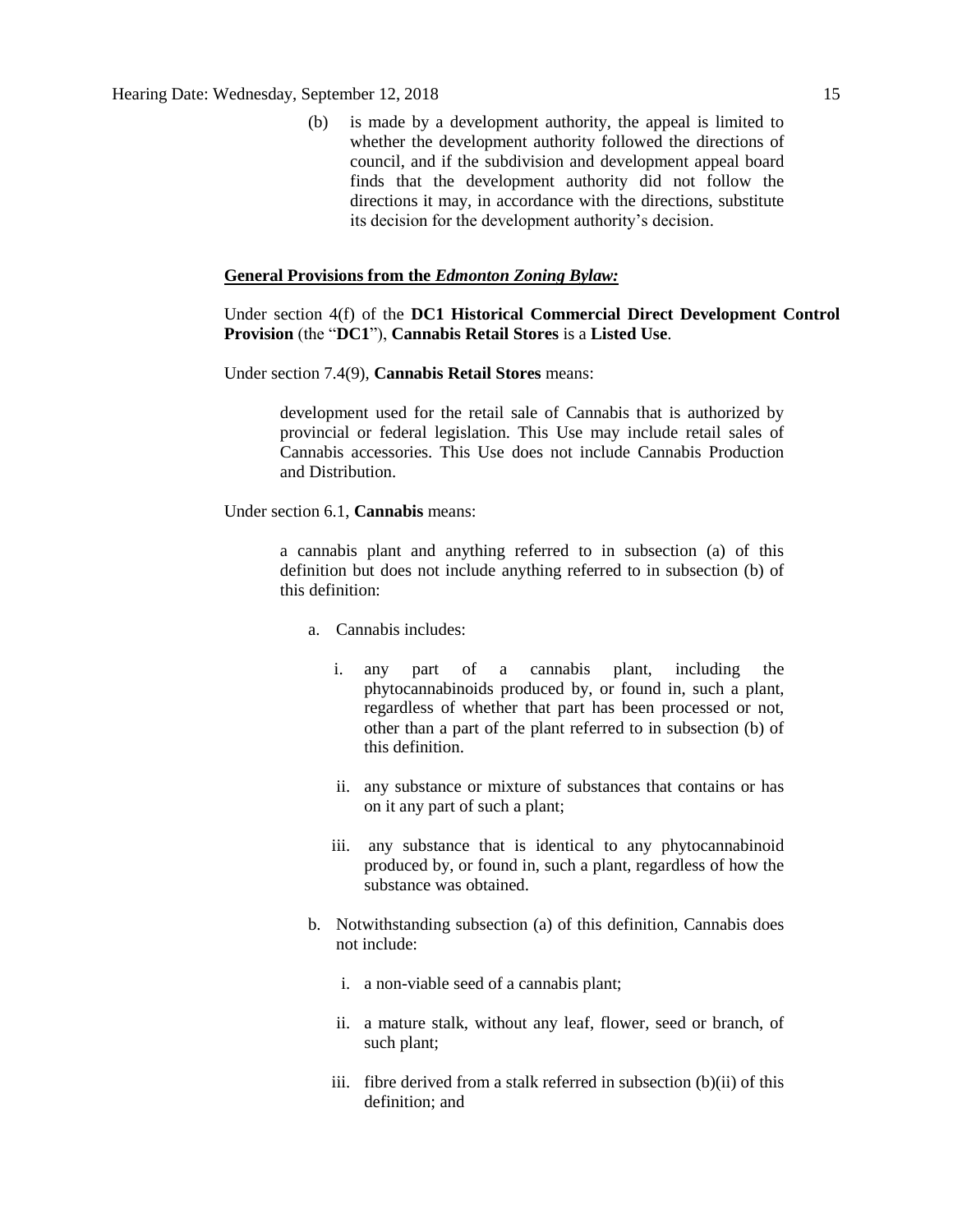iv. the root or any part of the root of such a plant.

Under section 7.8(8), **Private Education Services** means:

development for instruction and education which is not maintained at public expense and which may or may not offer courses of study equivalent to those offered in a public school or private instruction as a Home Based Business. This Use includes dormitory and Accessory buildings. This Use does not include Commercial Schools.

Under section 7.8(11), **Public Education Services** means:

development which is publicly supported or subsidized involving public assembly for educational, training or instruction purposes, and includes the administration offices required for the provision of such services on the same Site. This Use includes public and separate schools, community colleges, universities, and technical and vocational schools, and their administrative offices. This Use does not include Private Education Services and Commercial Schools.

Under section 6.1, **Site** means "an area of land consisting of one or more abutting Lots."

Section 3 of the **DC1** states that the **Rationale** of this **Provision** is intended to:

- a) apply detailed and sensitive control of development and redevelopment within the core historic commercial area of Strathcona;
- b) encourage a highly pedestrian, retail commercial environment with offices and others Uses on the upper floors;
- c) emphasize and retain the original, historic architectural and urban design characteristics of this area in future renovations and redevelopments; and
- d) provide detailed control over specific Sites, which are or may be in future designated as historic resources under the Alberta Historical Resources Act, in an area which is used for primarily commercial purposes.

Section 6 of the **DC1** states that the **General Purpose** of **Sub Area 1** is:

to allow for the redevelopment of a former brownfield service station site into a mixed use development. Unless specifically excluded or modified in the following sections, all Uses and Development Regulations in section 4 and 5 of the DC1 Historical Commercial Direct Development Control Provision shall apply to Sub Area 1.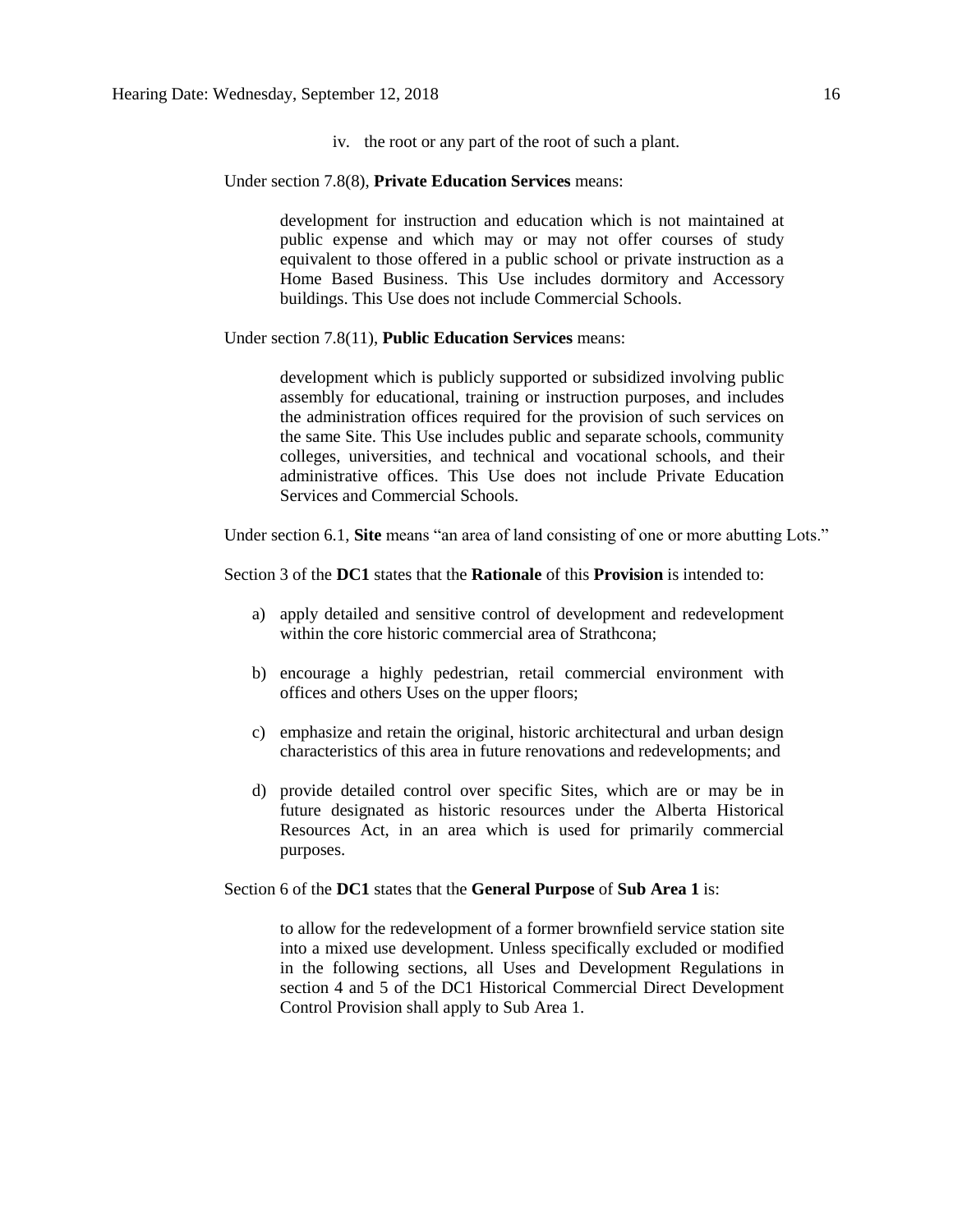## *Section 70 - Cannabis Retail Sales regulations*

- 1. Any Cannabis Retail Sales shall not be located less than 200 m from any other Cannabis Retail Sales. For the purposes of this subsection only:
	- a. the [200 m](javascript:void(0);) separation distance shall be measured from the closest point of the Cannabis Retail Sales Use to the closest point of any other approved Cannabis Retail Sales Use;
	- b. A Development Officer shall not grant a variance to reduce the separation distance by more than [20 m](javascript:void(0);) in compliance with [Section 11;](https://webdocs.edmonton.ca/InfraPlan/zoningbylaw/ZoningBylaw/Part1/Administrative/11__Authority_and_Responsibility_of_the_Development_Officer.htm) and
	- c. The issuance of a Development Permit which contains a variance to separation distance as described in  $70(1)$ b shall be issued as a Class B Discretionary Development.
- **2. Any Site containing a Cannabis Retail Sales shall not be located less than [200 m](javascript:void(0);) from any Site being used for a public library, or for public or private education at the time of the application for the Development Permit for the Cannabis Retail Sales. For the purposes of this subsection only:**
	- **a. the [200 m](javascript:void(0);) separation distance shall be measured from the closest point of the subject Site boundary to the closest point of another Site boundary, and shall not be measured from Zone boundaries or from the edges of structures;**
	- b. the term "public library" is limited to the collection of literary, artistic, musical and similar reference materials in the form of books, manuscripts, recordings and films for public use, and does not include private libraries, museums or art galleries; and
	- c. the term "public or private education" is limited to elementary through to high schools inclusive only, and does not include dance schools, driving schools or other Commercial Schools.
- 3. Any Site containing a Cannabis Retail Sales shall not be located less than [100 m](javascript:void(0);) from any Site being used for Community Recreation Services Use, a community recreation facility, a provincial health care facility, as public lands, or any Site that is designated as school reserve or municipal and school reserve at the time of the application for the Development Permit for the Cannabis Retail Sales. For the purposes of this subsection only:
	- a. the [100 m](javascript:void(0);) separation distance shall be measured from the closest point of the subject Site boundary to the closest point of another Site boundary, and shall not be measured from Zone boundaries or from the edges of structures;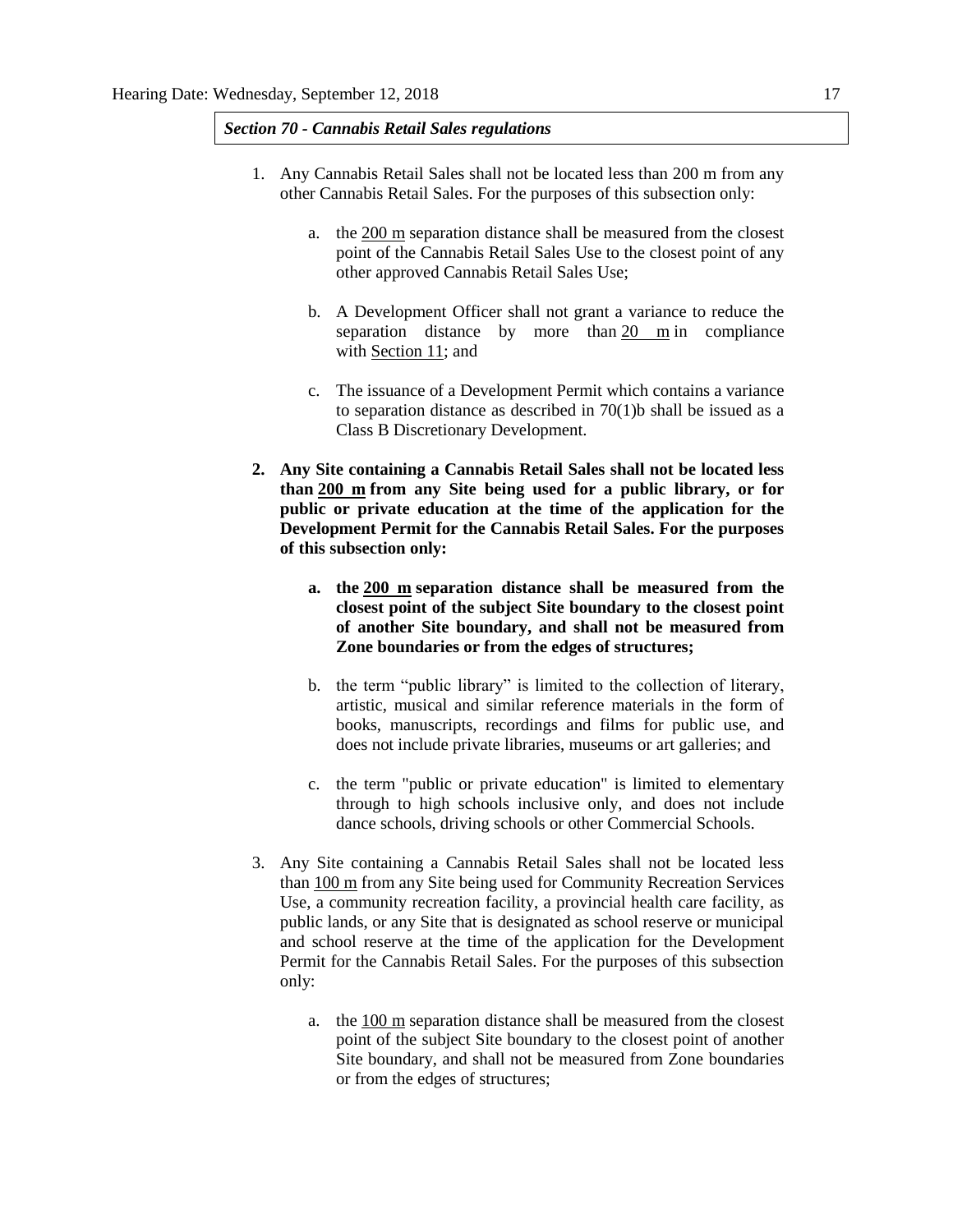- b. the term "community recreation facilities" means indoor municipal facilities used primarily by members of the public to participate in recreational activities conducted at the facilities, as per the Municipal Government Act; and
- c. the term "public lands" is limited to Sites zoned AP, and Sites zoned A**.**
- **4. Notwithstanding [Section 11](https://webdocs.edmonton.ca/InfraPlan/zoningbylaw/ZoningBylaw/Part1/Administrative/11__Authority_and_Responsibility_of_the_Development_Officer.htm) of this Bylaw, a Development Officer shall not grant a variance to subsection 70(2) or 70(3).**
- 5. Cannabis Retail Sales shall include design elements that readily allow for natural surveillance to promote a safe urban environment, where applicable and to the satisfaction of the development officer, including the following requirements:
	- a. customer access to the store is limited to a store front that is visible from the street other than a Lane, or a shopping centre parking lot, or a mall access that allows visibility from the interior of the mall into the store;
	- b. the exterior of all stores shall have ample transparency from the street;
	- c. Any outdoor lighting shall be designed to ensure a well-lit environment for pedestrians and illumination of the property; and
	- d. Landscaping shall be low-growing shrubs or deciduous trees with a high canopy at maturity to maintain natural surveillance.
- 6. The Development Officer shall impose a condition on any Development Permit issued for Cannabis Retail Sales requiring that the development:
	- a. shall not commence until authorized by and compliant with superior legislation; and
	- b. must commence within nine (9) months of the date of approval of the Development Permit.
- 7. For the purposes of Section 70(6), development commences when the Cannabis Retail Sales Use is established or begins operation.

#### **Development Officer's Determination**

**The proposed Cannabis Retail Store does not comply with the minimum setback requirement from a school (Old Scona Academic High School) (Section 70.2):**

**Required Setback: 200 m Proposed Setback: 183 m**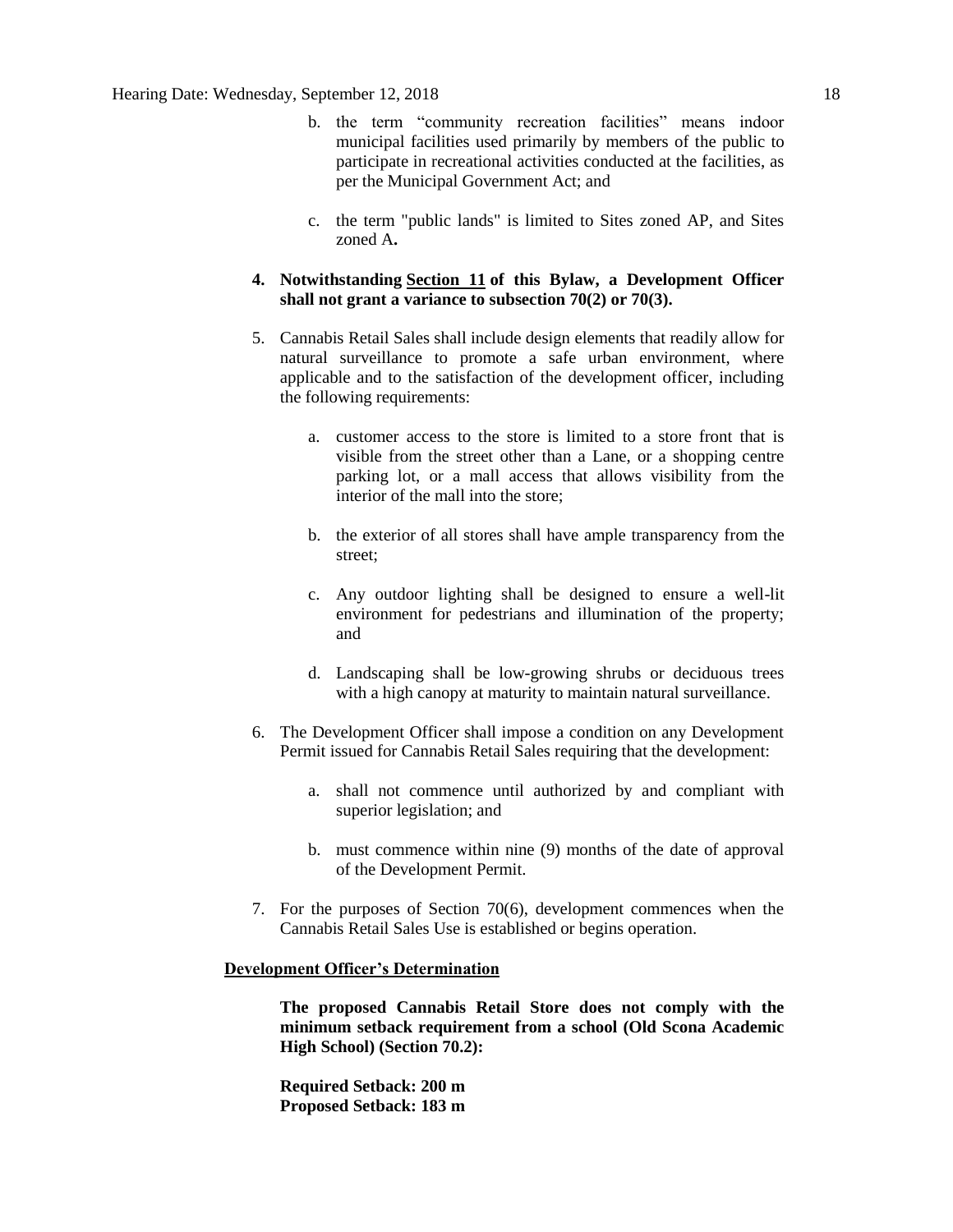**Deficient by 17 m**

**Under Section 70.4 of the Zoning Bylaw, the Development Officer is prohibited from granting a variance to the minimum setback to**  allow for the proposed Cannabis Retail Store. [unedited]

Notice to Applicant/Appellant

Provincial legislation requires that the Subdivision and Development Appeal Board issue its official decision in writing within fifteen days of the conclusion of the hearing.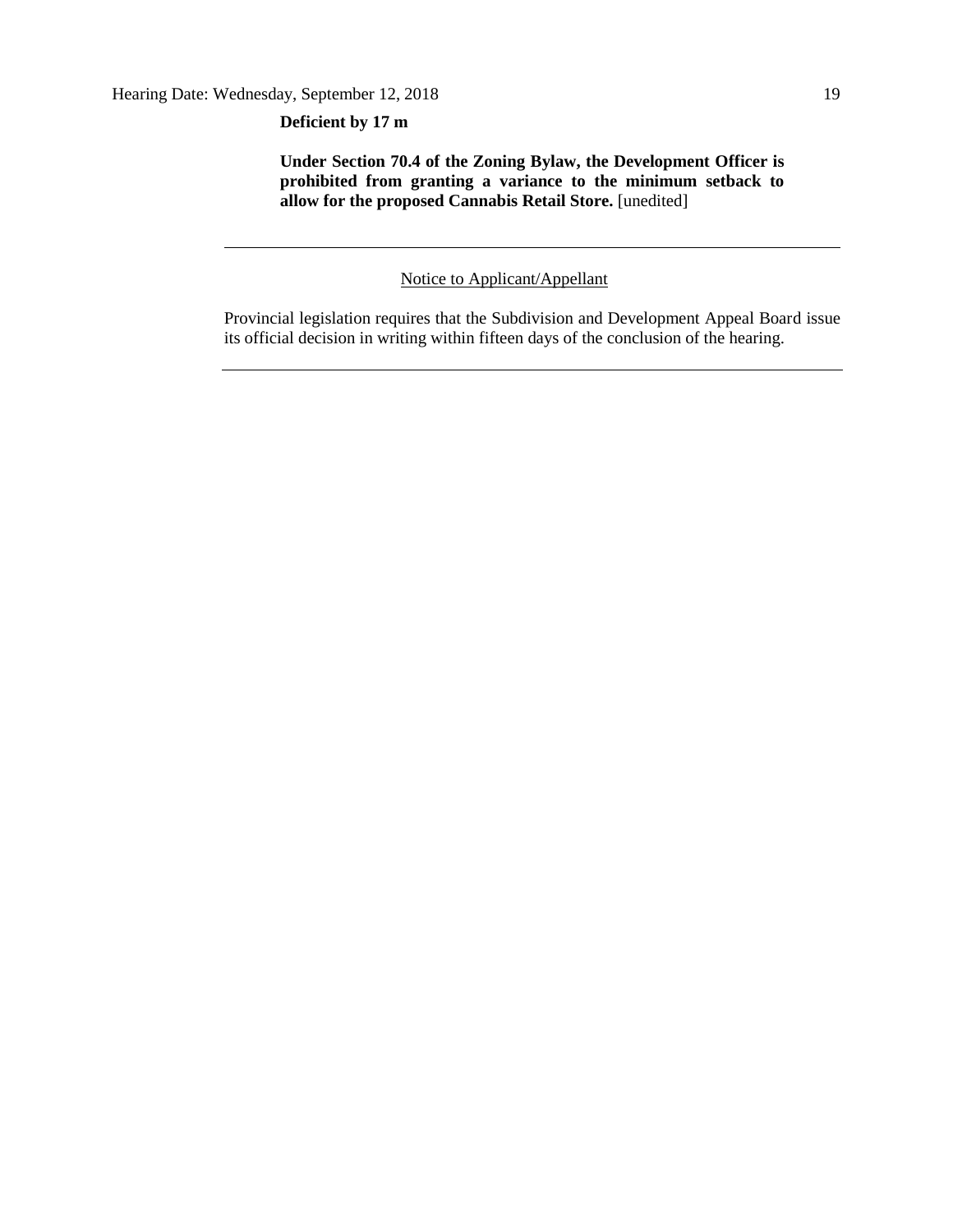|                                                                                                                                                                                   |                   |                        |                                       | Application Date:    | Project Number: 285975363-001<br>JUN 26, 2018 |  |  |  |  |  |
|-----------------------------------------------------------------------------------------------------------------------------------------------------------------------------------|-------------------|------------------------|---------------------------------------|----------------------|-----------------------------------------------|--|--|--|--|--|
| <b><i><u><u><b>M</b>onton</u></u></i></b>                                                                                                                                         |                   |                        |                                       | Printed:             | August 20, 2018 at 9:49 AM                    |  |  |  |  |  |
|                                                                                                                                                                                   |                   | <b>Application for</b> |                                       | Page:                | $1$ of $1$                                    |  |  |  |  |  |
| <b>Major Development Permit</b>                                                                                                                                                   |                   |                        |                                       |                      |                                               |  |  |  |  |  |
| This document is a Development Permit Decision for the development application described below.                                                                                   |                   |                        |                                       |                      |                                               |  |  |  |  |  |
| Applicant<br>Property Address(es) and Legal Description(s)                                                                                                                        |                   |                        |                                       |                      |                                               |  |  |  |  |  |
| 8155 - 105 STREET NW                                                                                                                                                              |                   |                        |                                       |                      |                                               |  |  |  |  |  |
|                                                                                                                                                                                   |                   |                        | Plan I Blk 62 Lots 21-27              |                      |                                               |  |  |  |  |  |
|                                                                                                                                                                                   |                   |                        | Specific Address(es)                  |                      |                                               |  |  |  |  |  |
|                                                                                                                                                                                   |                   | Suite:                 |                                       | 10459 - 82 AVENUE NW |                                               |  |  |  |  |  |
|                                                                                                                                                                                   |                   |                        | Entryway: 10459 - 82 AVENUE NW        |                      |                                               |  |  |  |  |  |
|                                                                                                                                                                                   |                   |                        | Building: 8155 - 105 STREET NW        |                      |                                               |  |  |  |  |  |
| <b>Scope of Application</b>                                                                                                                                                       |                   |                        |                                       |                      |                                               |  |  |  |  |  |
| To operate a Cannabis Retail Sales.                                                                                                                                               |                   |                        |                                       |                      |                                               |  |  |  |  |  |
| <b>Permit Details</b>                                                                                                                                                             |                   |                        |                                       |                      |                                               |  |  |  |  |  |
| Class of Permit: Class A                                                                                                                                                          |                   |                        | Contact Person:                       |                      |                                               |  |  |  |  |  |
| Gross Floor Area (sq.m.):                                                                                                                                                         |                   |                        | Lot Grading Needed?: N                |                      |                                               |  |  |  |  |  |
| New Sewer Service Required: N                                                                                                                                                     |                   |                        | NumberOfMainFloorDwellings:           |                      |                                               |  |  |  |  |  |
| Site Area (sq. m.):                                                                                                                                                               |                   |                        | Stat. Plan Overlay/Annex Area: (none) |                      |                                               |  |  |  |  |  |
| I/We certify that the above noted details are correct.                                                                                                                            |                   |                        |                                       |                      |                                               |  |  |  |  |  |
| Applicant signature:                                                                                                                                                              |                   |                        |                                       |                      |                                               |  |  |  |  |  |
| <b>Development Application Decision</b>                                                                                                                                           |                   |                        |                                       |                      |                                               |  |  |  |  |  |
| Refused                                                                                                                                                                           |                   |                        |                                       |                      |                                               |  |  |  |  |  |
| Issue Date: Aug 01, 2018 Development Authority: WELCH, IMAI                                                                                                                       |                   |                        |                                       |                      |                                               |  |  |  |  |  |
| <b>Reason for Refusal</b>                                                                                                                                                         |                   |                        |                                       |                      |                                               |  |  |  |  |  |
| The proposed Cannabis Retail Store does not comply with the minimum setback requirement from a school (Old Scona Academic                                                         |                   |                        |                                       |                      |                                               |  |  |  |  |  |
| High School) (Section 70.2):                                                                                                                                                      |                   |                        |                                       |                      |                                               |  |  |  |  |  |
| Required Setback: 200 m                                                                                                                                                           |                   |                        |                                       |                      |                                               |  |  |  |  |  |
| Proposed Setback: 183 m                                                                                                                                                           |                   |                        |                                       |                      |                                               |  |  |  |  |  |
| Deficient by 17 m                                                                                                                                                                 |                   |                        |                                       |                      |                                               |  |  |  |  |  |
| Under Section 70.4 of the Zoning Bylaw, the Development Officer is prohibited from granting a variance to the minimum setback<br>to allow for the proposed Cannabis Retail Store. |                   |                        |                                       |                      |                                               |  |  |  |  |  |
| <b>Rights of Appeal</b>                                                                                                                                                           |                   |                        |                                       |                      |                                               |  |  |  |  |  |
| The Applicant has the right of appeal within 21 days after the date on which the decision is made, as outlined in Section 683<br>through 689 of the Municipal Government Act.     |                   |                        |                                       |                      |                                               |  |  |  |  |  |
| Fees                                                                                                                                                                              |                   |                        |                                       |                      |                                               |  |  |  |  |  |
|                                                                                                                                                                                   | <b>Fee Amount</b> | Amount Paid            | Receipt#                              | Date Paid            |                                               |  |  |  |  |  |
| Major Dev. Application Fee                                                                                                                                                        | \$5,600.00        | \$5,600.00             | 05132550                              | Jun 26, 2018         |                                               |  |  |  |  |  |
| Total GST Amount:<br>Totals for Permit:                                                                                                                                           | \$0.00            |                        |                                       |                      |                                               |  |  |  |  |  |
|                                                                                                                                                                                   | \$5,600.00        | \$5,600.00             |                                       |                      |                                               |  |  |  |  |  |
|                                                                                                                                                                                   |                   |                        |                                       |                      |                                               |  |  |  |  |  |
|                                                                                                                                                                                   |                   |                        |                                       |                      |                                               |  |  |  |  |  |
|                                                                                                                                                                                   |                   |                        |                                       |                      |                                               |  |  |  |  |  |
| THIS IS NOT A PERMIT                                                                                                                                                              |                   |                        |                                       |                      |                                               |  |  |  |  |  |
|                                                                                                                                                                                   |                   |                        |                                       |                      |                                               |  |  |  |  |  |